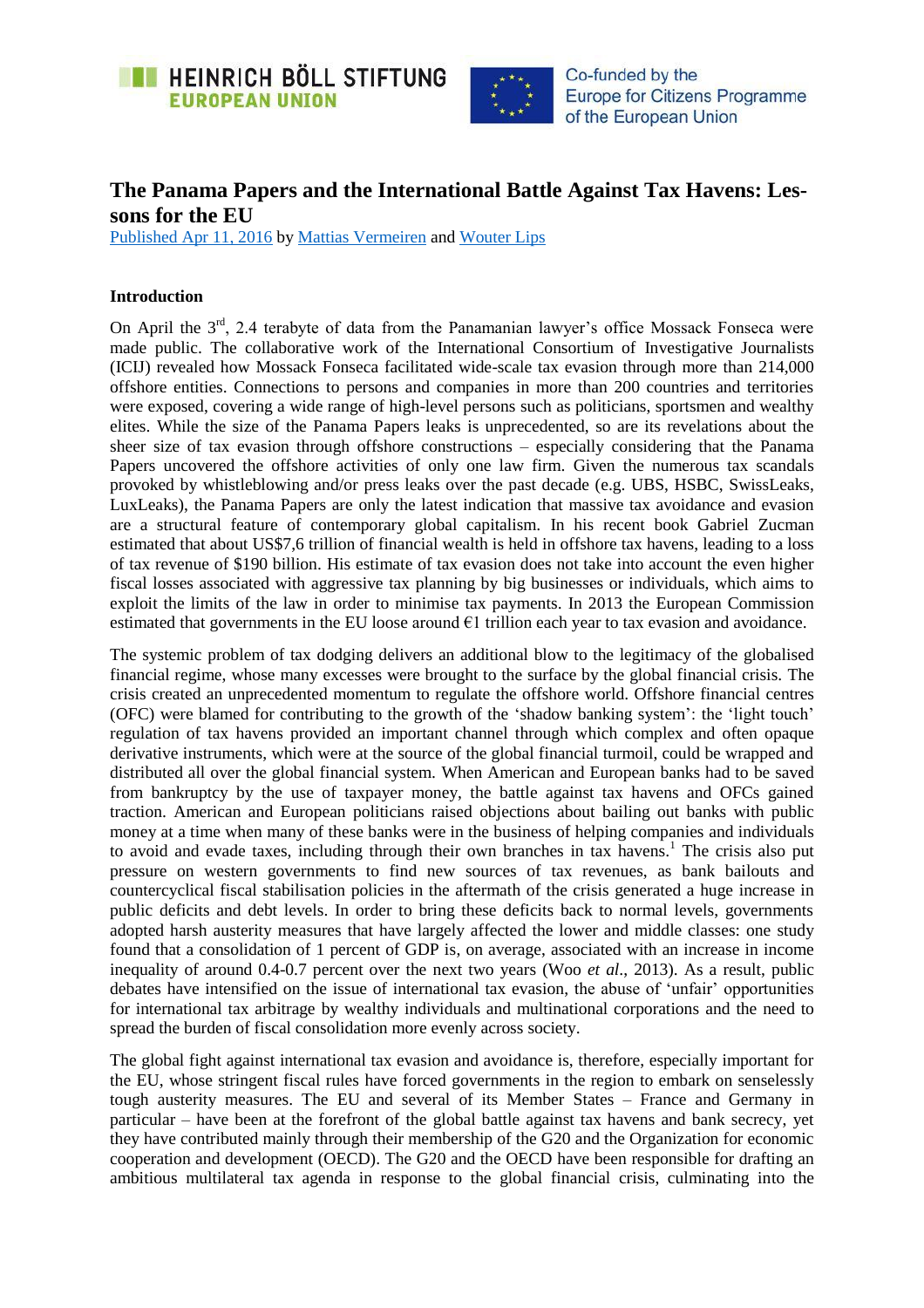



adoption of 'automatic exchange of information' (AEoI) between national fiscal authorities as a new international standard. While AEoI is a critical instrument in the fight against tax evasion, it was the US rather than the EU that led the G20 and OECD to embrace the new standard. In the rest of this contribution we will trace the origins of AoEI and explain its importance, discussing several lessons that the EU could draw from the power of the US in international tax governance.

## **The G20 and OECD's fight against bank secrecy**

At their 2009 London Summit, the G20 leaders made a bold statement, declaring that *'*the era of banking secrecy is over.' During the summit they mandated the OECD, which has been the most prominent multilateral forum for international taxation governance since the 1960s, to design an information-exchange regime in order to make an end to tax evasion practices: the international exchange of information on the ownership of foreign bank accounts and the amount of income generated through these accounts remains one of the most effective ways to promote transparency and ensure adequate taxation of foreign-earned income.

The initial OECD response was twofold. The first solution was the adoption of an amended version of the *multilateral convention on Mutual Administrative Assistance on Tax Matters*. This convention, first devised in 1988, stipulated core requirements of bilateral information exchange agreements, covered a broad range of taxes and allowed for joint tax investigations (Kudrle, 2014). More importantly, it also contained new rules for information exchange and was opened up for all countries (as opposed to just OECD members), thus providing a multilateral basis for the new information exchange regime. The second solution was a blacklist of what the OECD deemed 'uncooperative tax havens', which was an update of a previous blacklisting effort from the OECD's 1998 harmful tax competition project. The OECD stipulated four criteria for a jurisdiction to be labelled as a tax haven: (1) very low or no taxes on business or investment income; (2) a lack of willingness to participate in the effective exchange of information; (3) a lack of transparency via an inappropriately high level of client confidentiality based on impenetrable secrecy laws; (4) no need for financial institutions and/or corporate structures to have a physical presence. Jurisdictions could escape the list, however, by signing 12 bilateral agreements on information exchange. As a result of the blacklisting efforts, more than 800 tax treaties have been signed since 2009, the majority of which by targeted uncooperative jurisdictions (Johannesen & Zucman, 2014; Palan & Wigan, 2014).

The main problem was that these agreements only required exchange of information on request (EoIR), which is a deeply inadequate way of curbing tax evasion. While preferable to no information exchange at all, EoIR does not pierce the veil of banking secrecy and offshore companies. Generally, a tax administration would have to know the name of the citizen it wants to request information upon, in which jurisdiction his/her account is located and at which financial institution it is held in order to provide a well-grounded reason to request information. Otherwise the request might be labelled as a fishing expedition (Grinberg, 2012). Tax administrations are typically unable to offer these data, because this is exactly the kind of information they are looking for in the first place. Given the limitation of EoIR as a standard for information exchange, the G20 countries started to support the adoption of AEoI. The EU's 2005 Savings Directive had already installed a regime for AEoI between its member states, yet offered opt-outs for Austria, Belgium and Luxemburg and only targeted savings accounts held in the name of owners. Accordingly, the main effect of the Savings Directive 'has been to encourage Europeans … to transfer their wealth to shell corporations, trusts, and foundations' that do not fall under the scope of the directive (Zucman, 2015: 72). Following an endorsement for AEoI from the G20 in St.Petersburg in 2013, the OECD was mandated to devise a more comprehensive regime that would target accounts held through intermediaries as well.

This new regime, dubbed the 'common reporting standard' (CRS), introduced a uniform standard for AEoI and is open to all the signatories of the multilateral convention. States can either choose to automatically share information bilaterally by signing tax information exchange agreements or to step into a new multilateral framework. They can do so by signing a multilateral competent authority agreement (MCAA) that is based on the 2010 amended multilateral convention and activates AEoI.<sup>2</sup>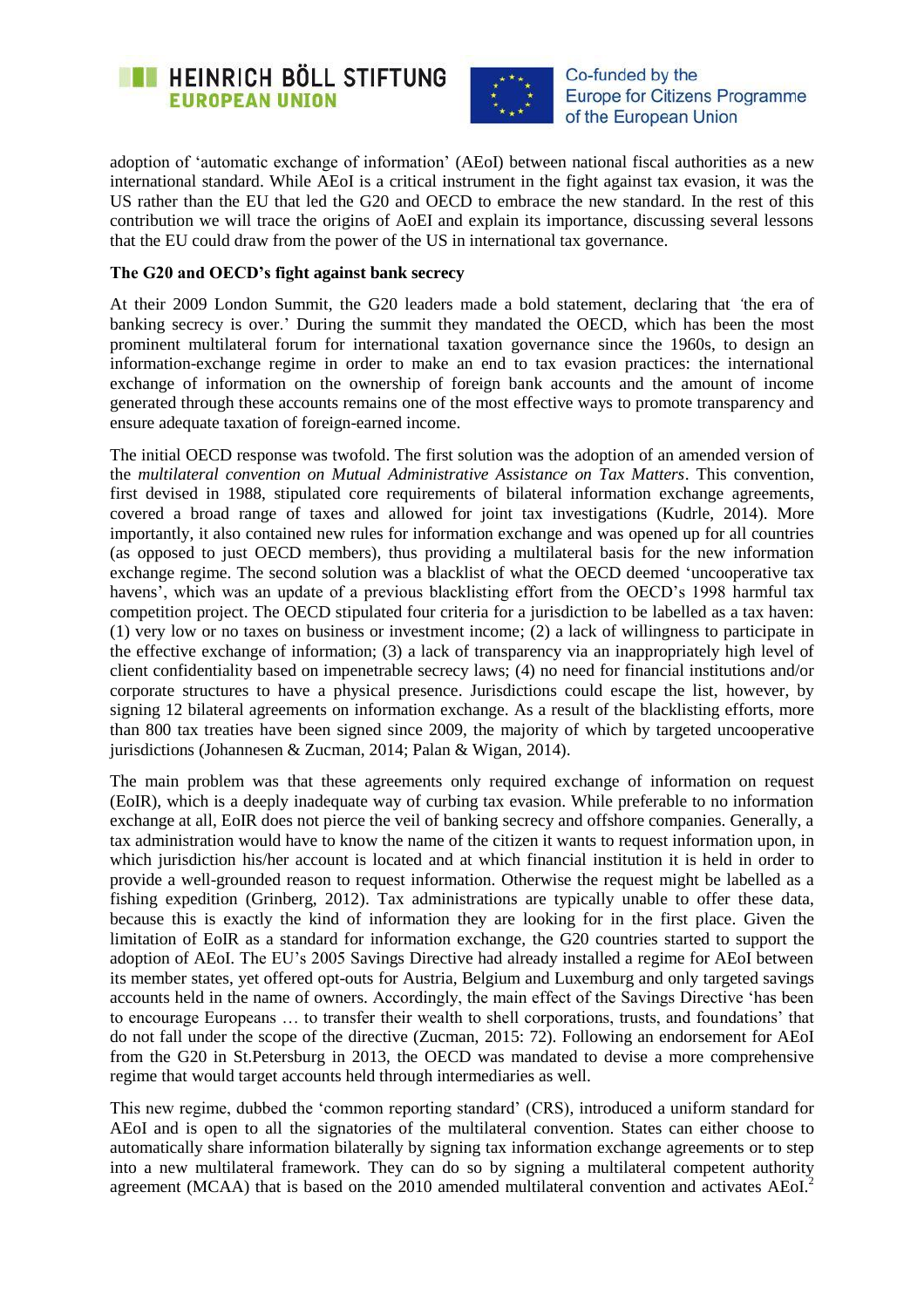



As of 2016, 80 states have signed the MCAA; 54 states have pledged to start sharing information in 2017, while 26 others will follow suit in 2018. All member states of the EU have signed the MCAA and will start sharing in 2017, except for Austria which will commence sharing in 2018. In order to comply with the OECD's CRS and apply the multilateral standard to its internal market, the EU had to amend its 2011 directive on enhanced administrative cooperation in the field of taxation (DAC) in 2014. The amended DAC now mandates member states to share information automatically with each other under the same provision as the CRS starting in 2017 (except for Austria which got a one year delay), bringing the EU in line with international standards about AEoI (Council of the European union, 2014, 2015; European Commission, 2015). Because the DAC overlapped with the Savings Directive and had a much broader scope, the European Council repealed the directive in November 2013 and made the DAC the single legal basis for AEoI in the EU (Council of the European union, 2015). Panama does not participate in the CRS, yet other notorious offshore locations such as the British Virgin Islands and the Cayman Islands – through which Mossack Fonseca mostly operated – do (OECD, 2016).

Evidence from the Panama Papers suggests that AEoI and the CRS regime might already be bearing fruit in terms of transparency promotion: data from the ICIJ show a steep decline in the number of offshore companies incorporated by Mossack Fonseca from 2012 onwards, which coincides with the introduction of AEoI.<sup>3</sup>

#### **The origins of AEoI: FATCA and its global effects**

The unwillingness of OFCs to provide information on offshore tax account to foreign authorities has always been an intractable problem for international tax cooperation: whereas OFCs have strong incentives to protect the privacy of their clients through bank secrecy laws and practices and collect no or very low taxes, western states have usually responded in the past by lowering tax rates to protect their tax base from capital flight to offshore tax havens. So how can the rise of AEoI as a new global norm be explained? While the EU pioneered AEoI with the Savings Directive, it was a US law that would serve as the catalyst for the multilateral shift to AEoI. In 2010 the US government introduced the US Foreign Account Tax Compliance Act (FATCA) in response to the UBS offshore banking scandal, which revealed that many US citizens held secret Swiss bank accounts without reporting or paying the prevailing US taxes on these accounts. FATCA compels foreign financial institutions (FFIs) to gather information on the value – and income – of accounts held by US citizens or by foreign entities in which US citizens have a substantial interest or share, regardless of location, and report to the IRS beginning in 2014 (Palan & Wigan, 2014). It also compels US citizens to report information on certain foreign financial accounts and offshore assets, and attach it to their income tax return (IRS, 2015). FATCA is a remarkable piece of legislation in the sense that it unilaterally demands compliance of financial institutions over which the US holds no direct jurisdiction. In order to accomplish this, the US government imposes a penalty for non-compliance in the form of a 30% withholding tax on US-based financial activities, such as payments from US sources and proceeds from US investments, from non-complying FFIs (Grinberg, 2012; IRS, 2015).

The FATCA legislation clearly clashed with bank privacy and secrecy laws that are in place in many countries and make it illegal for FFIs to share account information with foreign governments. As such, FFIs from these countries found themselves between a rock and a hard place: they either had to break domestic law or face the 30% withholding tax. In order to alleviate these concerns and ensure maximum consistency between FATCA and foreign legislation, the US made a joint statement (early 2012) with five European nations – Germany, France, The UK, Spain and Italy – in which they committed to an intergovernmental approach to FATCA. This resulted into the FATCA Intergovernmental Agreements (IGAs), which come in two variants (Eccleston & Gray, 2014). Under model 1, FFIs have to give the required information to their domestic fiscal authorities, which in turn reports to US authorities. Under model 2, FFIs should share the information with the US authorities directly after establishing the consent of the account holder. The latter obligation explains why countries with stringent bank secrecy laws, such as Switzerland, have opted for a model 2 IGA.<sup>4</sup>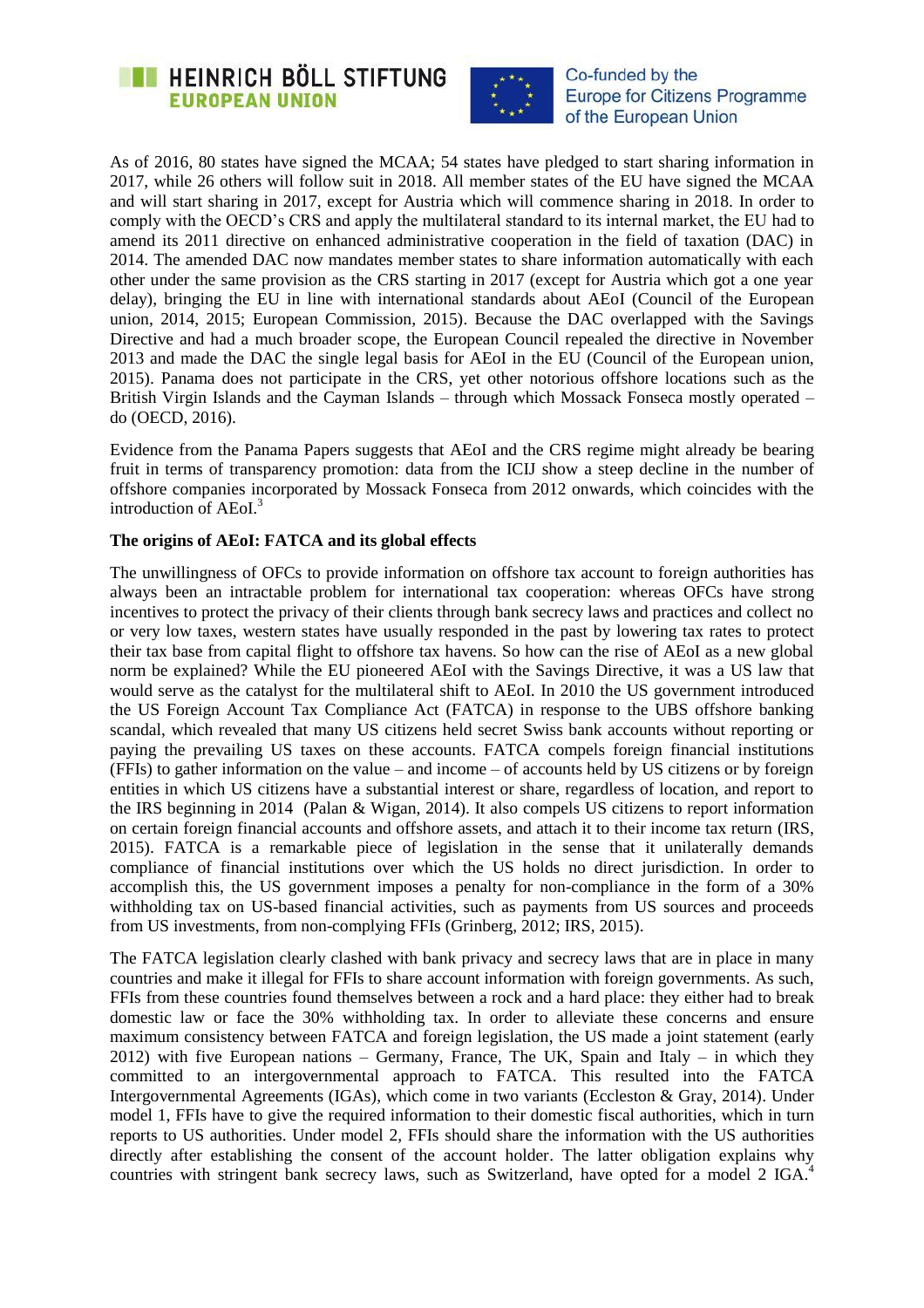



Nevertheless, so far 73 countries have signed model 1 IGAs while only eight chosen model 2. 26 others have an agreement in substance on a model 1 and five more on a model 2 IGA (United States Treasury department, 2015). FFIs from jurisdictions that did not sign an IGA are still subject to the withholding tax for non-compliance. Notably, Panama had an IGA model 1 agreement in substance as of 2014.

The promotion of FATCA by the US government is widely seen as a 'game changer' that has helped to dislodge the long-lasting stalemate with regard to the introduction of AEoI by ensuring the compliance of all the major OFCs (Emmeneger 2015; Eccleston & Gray 2014). The centrality of the US dollar-based financial system in the world economy endowed the US government with the structural power to impose FATCA agreements onto OFCs. As Emmeneger (2015: 478) explains: '[T]here is virtually no possibility for a bank to be internationally active without repeatedly trading in US dollars, with US-based institutions, or with other banks that trade in US dollars or with US-based institutions. However, by doing so, international banks are, from the point of view of US regulatory agencies, subject to US jurisdiction.' Due to the combination of international banks' economic dependence on access to the dollar-based financial system and the ability of US authorities to control access to it, even 'uncooperative' OFCs were forced to sign FATCA agreements. The capacity of the US to impose AEoI onto OFCs was a key reason why the G20 endorsed the new standard and instructed the OECD to design a new framework. As a result, OFCs also faced international demands to comply with the OECD's CRS. Given that FATCA had forced FFIs and national fiscal authorities in OCFs to build the infrastructure for the reporting of information, OCFs became more interested in applying a single global standard in order to minimise compliance costs.

## **FATCA: implications and lessons for the EU**

The proliferation of bilateral FATCA-IGAs not only supported the rise of the OECD's CRS standard. Interestingly, it also allowed the EU to close important loop holes in its Savings Directive by ensuring that even Member States with opt-outs had to adopt AEoI. First, since the 2011 DAC and its 2014 amendment contained a most-favoured-nation clause, EU Member States have been obliged to extend AEoI to all EU member once they had granted it to a third state. Therefore, the need arose for a coherent intra-EU AEoI system after the EU member states had signed FATCA IGAs that granted AEoI to the US. Second, FATCA started a trend of world-wide AEoI, reducing the fear of Austria and Luxemburg for wide-scale capital flight to third countries as a result of the acceptance of AEoI at the EU level. FATCA alleviated the 'weakest link problem' in international tax cooperation – that is, the problem that the benefit of non-compliance will increase when the number of cooperating states increases: capital looking to evade taxation will always try to find its way to jurisdictions with less regulation, thus giving non-complying states a relatively larger share of the available capital. Because FATCA regulations operate worldwide and increase the likelihood of beyond-EU tax cooperation, there is less potential for capital flight to non-complying jurisdictions. Accordingly, FATCA diminished the weakest link repercussions of AEoI-compliance for EU member states with large banking sectors that benefit from financial secrecy (Hakelberg, 2014).

The FATCA-induced adoption of AEoI by all the EU Member States raises the interesting question whether the EU will be more able to use its market power to impose sanctions on non-complying states. The inability to reach unanimity in the Council of Ministers is the main reason why the EU has been unable to translate market size into power in the fight against tax evasion in the past (Hakelberg, 2016: 6). Given that EU members aiming to profit from financial secrecy (such as Luxembourg and Austria) were able to block mandates for the European Commission to negotiate over international tax issues and cooperation, their adoption of the intra-EU AEoI arguably made unanimity in the Council of Ministers more likely with regard to international tax issues. These member states now have obtained a clear interest in strengthening the ability of the EU to exert market power in order to maintain an international 'level-playing-field' and ensure compliance by jurisdictions that may aim to unfairly attract foreign capital and financial businesses by refusing to meet the OECD's CRS requirements. In this regard, it should be noted that the euro is the world's second reserve currency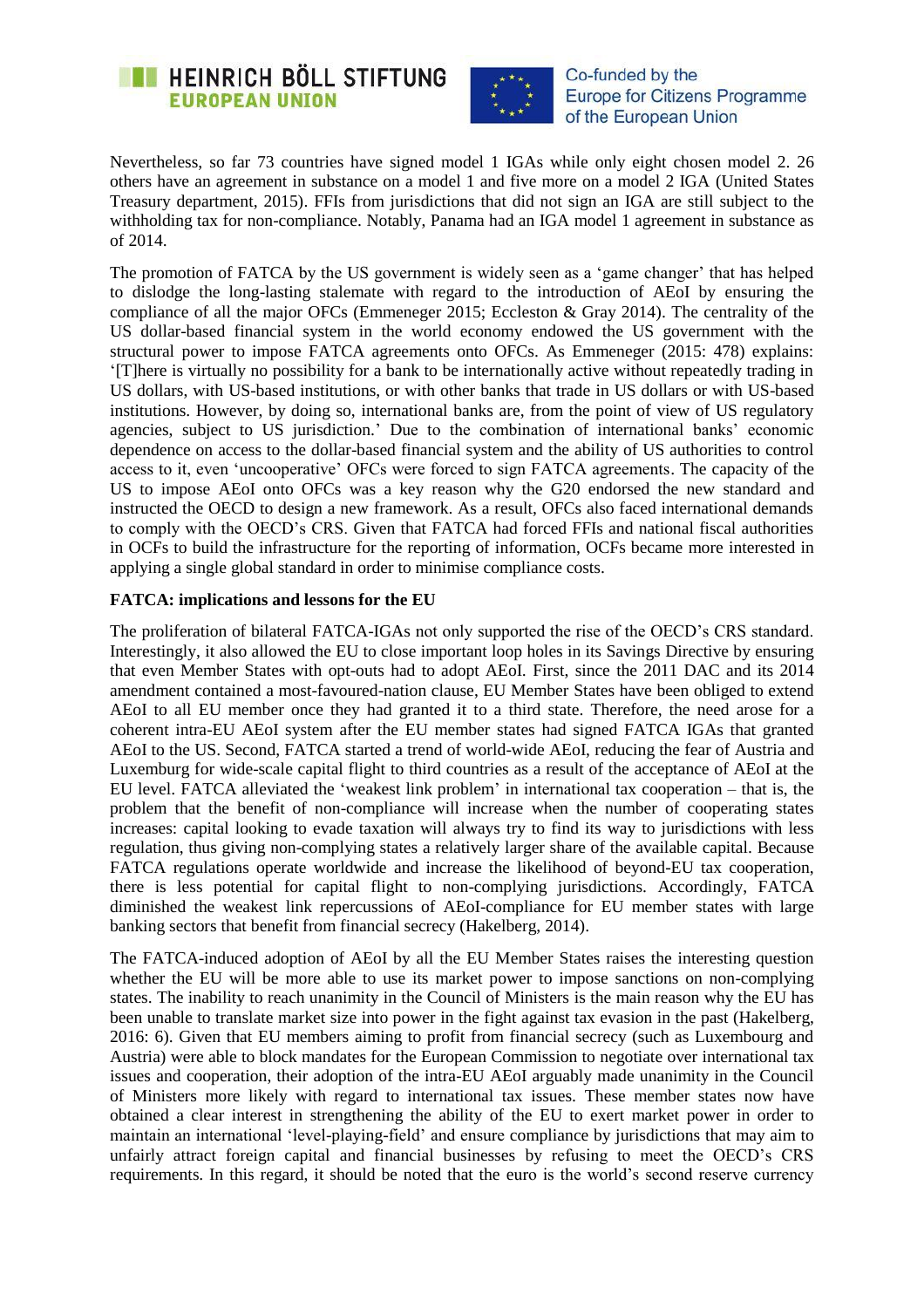



and that the European financial system rivals the US system in terms of market size, allowing the EU – in theory – to enforce compliance by such uncooperative jurisdictions and their FFIs by controlling their market access and imposing FATCA-like sanctions. Although its capacity to impose sanctions might be constrained by the fact that the EU has limited competence in tax policy (which remains central to the national sovereignty of the member states), the introduction of the financial transaction tax shows that EU Member States have been willing to collaborate in international tax matters through the 'enhanced cooperation' procedure even if unanimity is lacking.

The need to bolster the EU's power in international tax governance is all the more important in light of the lack of US commitment to reciprocate information sharing. Many scholars and observers remain sceptical about the extent to which the model 1 FATCA-IGAs legally binds the US to reciprocity (Eccleston & Gray, 2014; Hakelberg 2016). Considering that the US refused to sign to the OECD's multilateral treaty, it might be possible that the US will become the world's largest tax haven: as one Swiss-based lawyer recently stated, 'How ironic— no, how perverse—that the USA, which has been so sanctimonious in its condemnation of Swiss banks, has become the banking secrecy jurisdiction du jour … That "giant sucking sound" you hear? It is the sound of money rushing to the USA' (quoted in Drucker, 2016). The wide-scale interest of Europe's rich elites in using offshore accounts to hide their financial wealth from their national tax authorities, as revealed by the Papama Papers, shows that the EU has much to benefit from guaranteeing reciprocity in information sharing by the US government. The history of AEoI suggests that speaking with one voice and strengthening the EU's market power will be the only way to do so.

#### **References**

Council of the European union. (2014). *Council directive 2014/107/EU*.

Council of the European union. (2015). Savings taxation directive repealed. Retrieved November 20, 2015, from http://www.consilium.europa.eu/en/press/press-releases/2015/11/10-savings-taxationdirective-repealed/

\_\_\_\_\_\_\_\_\_\_\_\_\_\_\_\_\_\_\_\_\_\_\_\_\_\_\_\_\_\_\_\_\_\_\_\_\_\_\_\_\_\_\_\_\_\_\_\_\_\_\_\_\_\_\_\_\_\_\_\_\_\_\_\_\_\_\_\_\_\_\_\_\_\_\_\_\_\_\_\_\_\_

Drucker, J. (2016). The Word's Favorite New Tax Haven is the United States. *Bloomberg*, January 27. http://www.bloomberg.com/news/articles/2016-01-27/the-world-s-favorite-new-tax-haven-is-theunited-states

Eccleston, R., & Gray, F. (2014). Foreign Accounts Tax Compliance Act and American Leadership in the Campaign against International Tax Evasion: Revolution or False Dawn? *Global Policy*, *5*(3), 321–333.

Emmenegger, P. (2015a). Swiss Banking Secrecy and the Problem of International cooperation in taxmatters: A nut too hard to crack? *Regulation and Governance*.

Emmenegger, P. (2015b). The Long Arm of Justice : US structural power and international banking. *Business and Politics*, *17*(3), 473–493. http://doi.org/10.1515/bap-2014-0046

European Commission. (2015). Enhanced Administrative Cooperation in the Field of (Direct) Taxation. Retrieved November 20, 2015, from http://ec.europa.eu/taxation\_customs/taxation/tax\_cooperation/mutual\_assistance/direct\_tax\_directive/ index\_en.htm

Grinberg, I. (2012). Beyond FATCA: An Evolutionary Moment for the International Tax System (Working Draft). *SSRN Electronic Journal*. http://doi.org/10.2139/ssrn.1996752

Hakelberg, L. (2015). The Power Politics of International Tax cooperation: Luxembourg, Austria and the Automatic Exchange of Information. *Journal of European Public Policy*, 22(3), 409-429. DOI: 10.1080/13501763.2014.941380